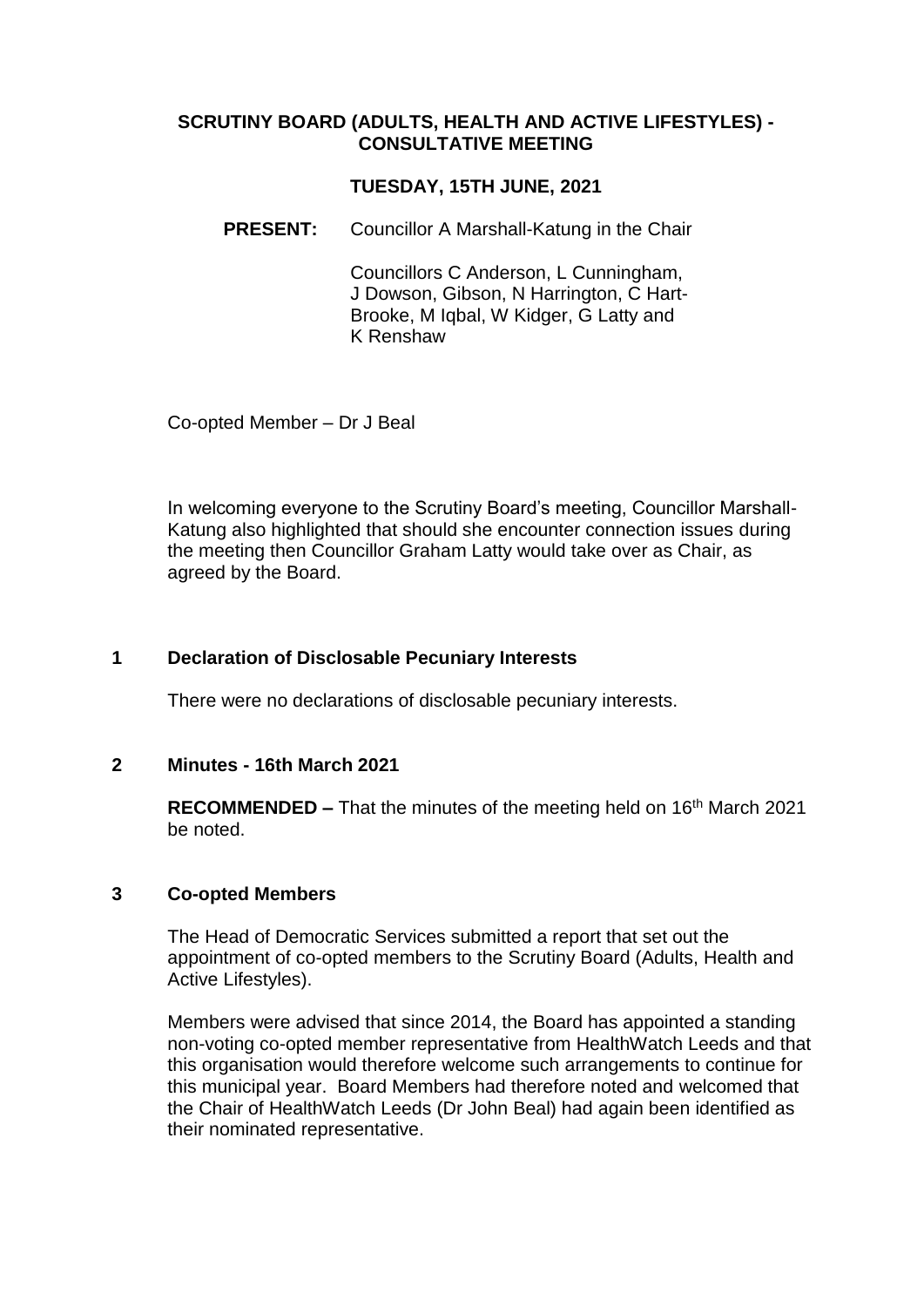Additionally, it was noted that this approach would not preclude the appointment of any further non-voting co-opted members and so the views of Board Members were sought in terms of whether to explore representation from other potential areas too, either as standing co-opted members or in terms of other alternative options of engagement that are available to the Board too, for example, the Board may wish to adopt a more ad hoc approach and consider the appointment of co-opted members linked to a scrutiny inquiry where organisations would be able to nominate a representative best suited for the specific purpose of that inquiry. In consideration of the options available, the Board supported to adopt an ad hoc approach in terms of any other non-voting co-opted members.

**RECOMMENDED –** The report and views expressed by Board Members be noted and used to inform a decision on the appointment of co-opted members at the Board's next formal meeting.

### **4 Scrutiny Board Terms of Reference**

The Head of Democratic Services submitted a report that presented the Scrutiny Board's terms of reference.

**RECOMMENDED** – That the Scrutiny Board's terms of reference be noted.

### **5 Local Authority Health Scrutiny**

The Head of Democratic Services submitted a report that presented information and guidance to assist the Board in undertaking the council's statutory health scrutiny function.

In introducing the report, the Principal Scrutiny Adviser made particular reference to the duty of NHS Commissioners and Service Providers to consult local authorities, through the health scrutiny function, where any proposal is under consideration for a substantial development of the health service or a substantial variation in the provision of such a service in the local authorities' area.

To assist in this process, it was noted that a Health Service Developments Working Group has previously been established to offer an environment that allows early engagement with the Scrutiny Board regarding proposed developments or changes to local health services. It was therefore proposed that similar arrangements be established again for this municipal year. Draft terms of reference surrounding the Health Service Developments Working Group were appended to the report for consideration and Members expressed support for such arrangements to be continued.

Particular attention was also given to the West Yorkshire Joint Health Overview and Scrutiny Committee (JHOSC) that was established back in November 2015 as a discretionary joint health scrutiny committee. Members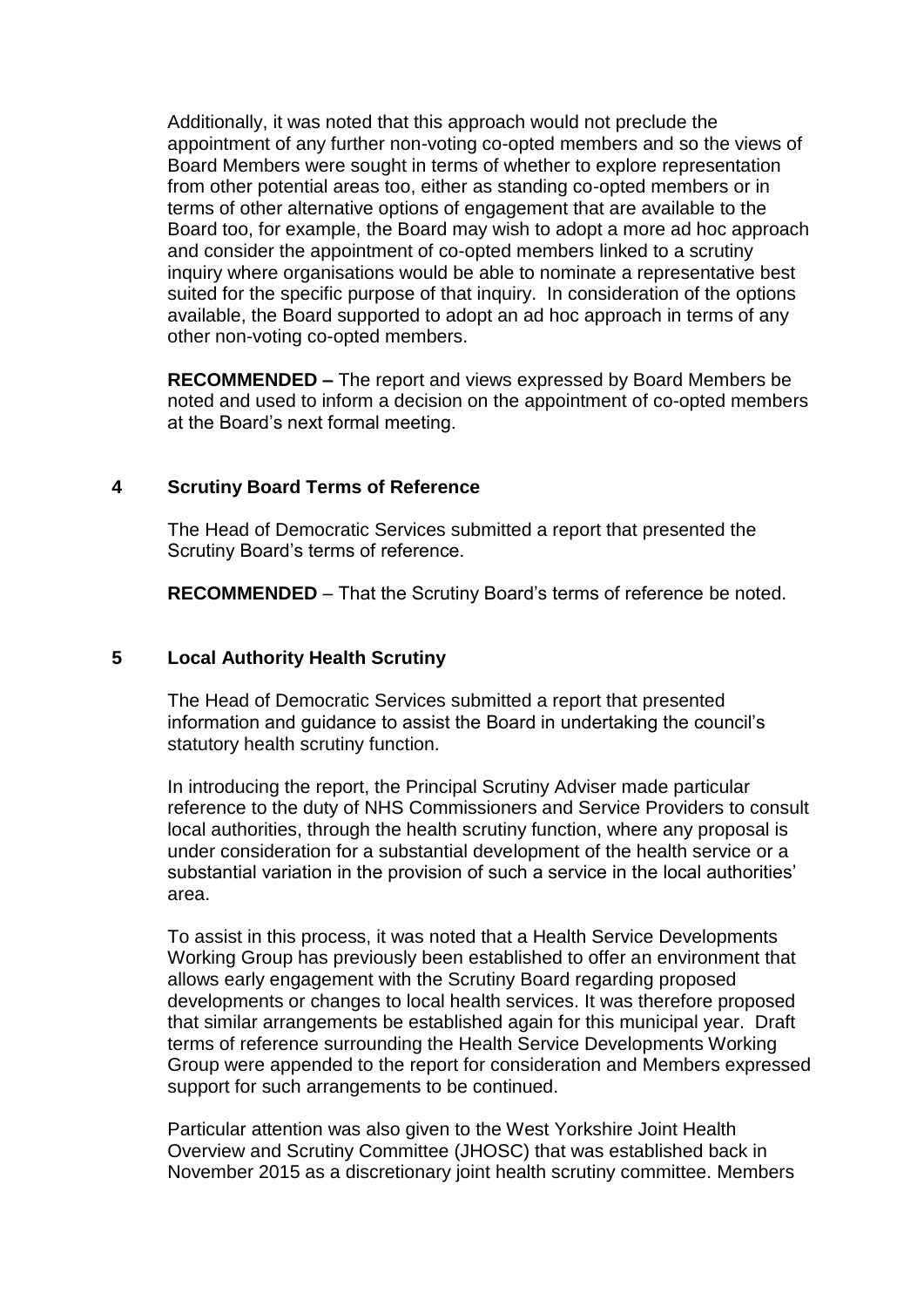were asked to consider the Board's representatives on the JHOSC for this municipal year, while also recognising that such arrangements may be subject to further review linked to forthcoming legislative proposals for a new Health and Care Bill. In acknowledging that the Board's previous representatives had included the Chair and Councillor G Latty, Members were supportive of continuing the same arrangement for this year.

# **RECOMMENDED –**

- (a) That the contents of the report be noted.
- (b) That the views expressed by the Board in relation to the Health Service Development Working Group and the appointment of Board Members onto the West Yorkshire JHOSC be noted and reflected to inform the position for approval at the Board's next formal meeting.

# **6 Sources of work for the Scrutiny Board**

The Head of Democratic Services submitted a report on potential sources of work for the Scrutiny Board.

The following were in attendance:

- Councillor Fiona Venner Executive Member for Adult and Children's Social, Care and Health Partnerships
- Councillor Salma Arif, Executive Member for Public Health and Active **Lifestyles**
- Cath Roff, Director of Adults and Health
- Victoria Eaton, Director of Public Health
- Phil Evans, Chief Officer, Operations and Active Leeds
- Steve Baker, Business Manager, City Development
- Tim Ryley, Chief Executive, NHS Leeds Clinical Commissioning Group
- Sara Munro, Chief Executive, Leeds & York Partnership NHS Foundation Trust
- Sam Prince, Executive Director of Operations, Leeds Community Healthcare NHS Trust
- Rob Newton, Associate Director Policy & Partnerships, Leeds Teaching Hospitals NHS Trust

Suggestions for future areas of work from Members and officers in attendance included:

- *General impact of Covid-19.* It was suggested that the Board may wish to receive periodic updates surrounding the general impact of Covid-19 and ongoing recovery measures across the local health and care system. Linked to this, particular interest was raised in relation to the impact on people with learning disabilities and autism, social care services and care homes.
- *Long Covid –* The Board expressed particular interest around the support available for addressing symptoms of 'long Covid'.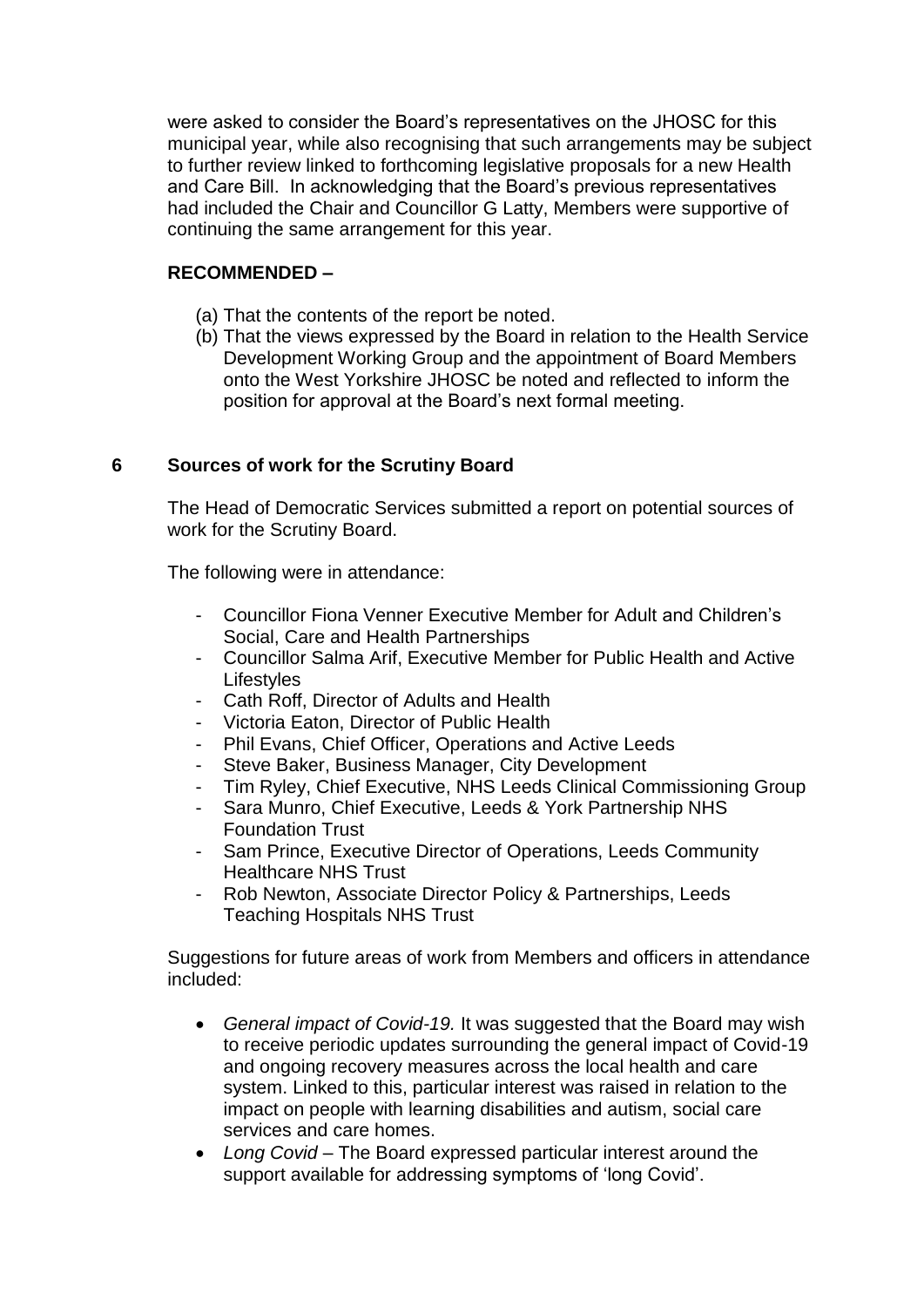- *Backlogs in NHS services.* Members expressed an interest to explore the extend to which Covid-19 has impacted waiting times for local NHS treatments, including screening services and elective surgery. It was noted that HealthWatch had also undertaken research on this matter.
- *Improving 'same day response' services.* While there was particular interest to explore how GP services are planning to safely return to a face-to-face appointment service, it was felt that this could be extended to include other 'same day response' services too.
- *The re-engagement of specialist commissioned services.* Members expressed a wish to also focus on the re-engagement of other specialised commissioned services, with particular reference made to health checks.
- *Covid-19 Vaccination Programme.* The Board had previously kept a watching brief on the Leeds Covid-19 Vaccination Programme and had received a brief progress update during the meeting.
- *Care Quality Commission (CQC) inspections.* Members noted that CQC inspections of care providers have been impacted by the pandemic, but that routine inspections are anticipated to resume shortly. It was requested that regular dashboards detailing the quality of registered providers continue to be shared with the Board.
- *Integrated Care System (ICS) development*. It was suggested that the Board monitor the development of the new ICS, particularly in anticipation of the new Health and Care Bill.
- *Dental health inequalities*. Members noted that work was being undertaken by Healthwatch across the region and felt that this could potentially be an area of interest to the West Yorkshire JHOSC.
- *Financial assessments for social care*. Members were interested to receive further information surrounding the ongoing consultation around the removal of the maximum assessed charge for care, which ends in August 2021.
- *Access and participation in Active Leeds services.* It was suggested that the Board consider how Active Leeds services are being maximised in the most deprived areas in Leeds and how access and participation can be further improved.
- *Liberty Protection Safeguards (LPS)*. It was suggested that, later in the municipal year, the Board consider the impact of the introduction of the LPS on the workforce and how the changes will be practically implemented.
- *Build Back Fairer: The COVID-19 Marmot Review.* It was suggested that the Board consider the recommendations of the Marmot Review into health inequalities in England '10 Years On' report, and the subsequent 'Build Back Fairer' report highlighting the inequalities associated with Covid-19, for development of local needs assessments and strategies moving forward.
- *Staff wellbeing*. In recognition of the challenge faced by staff across the health and care system in Leeds throughout the pandemic, Members were advised that the health and wellbeing of staff has been identified as a key priority for the coming year and an area in which the Board's input would be valuable.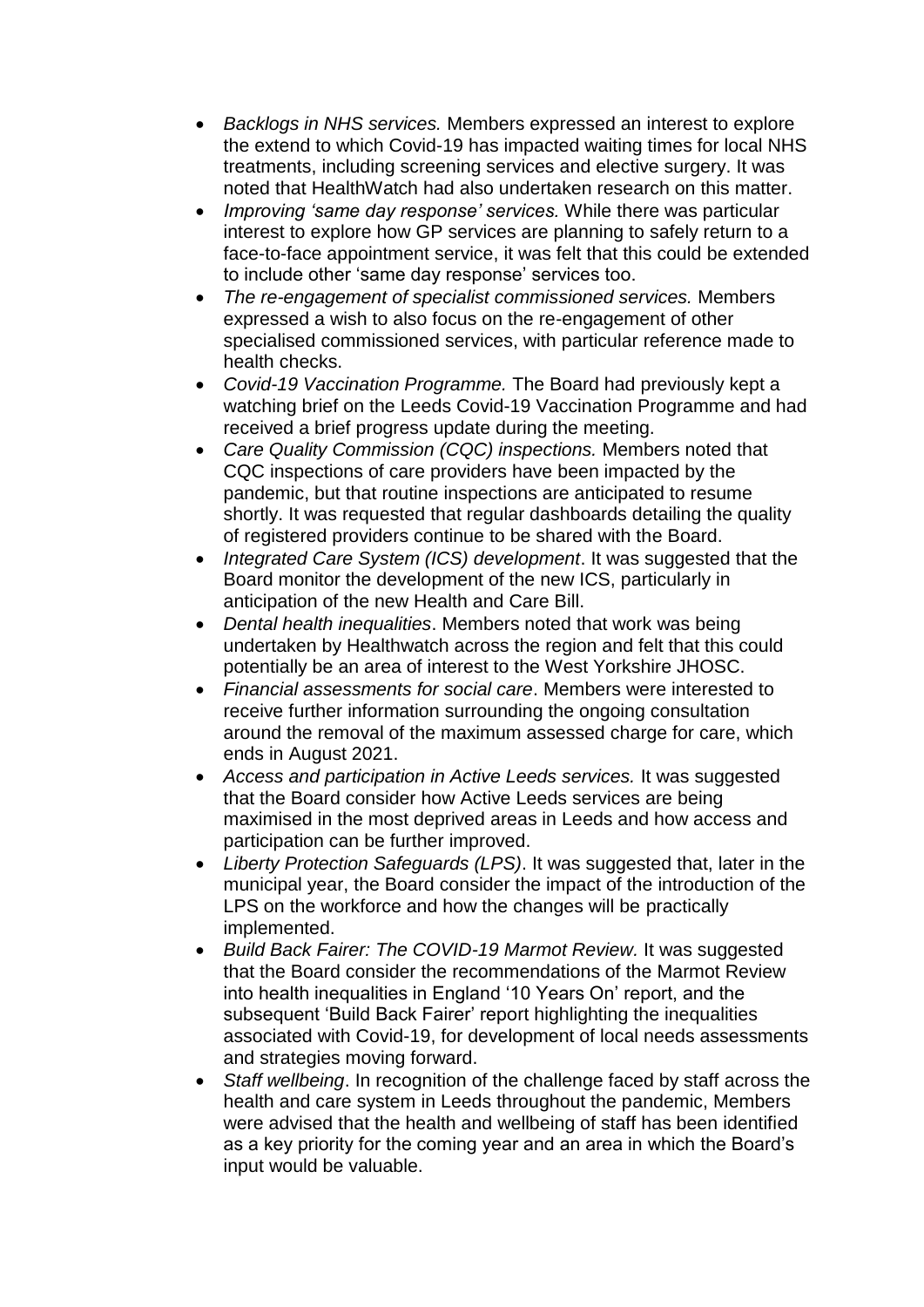**RECOMMENDED –** That the contents of the reports, along with Member's comments, be noted.

## **7 Performance Update**

The Directors of Adults and Health, Public Health and City Development submitted a joint report that provided an overview of outcomes and service performance related to the Scrutiny Board's remit.

The following were in attendance:

- Councillor Fiona Venner Executive Member for Adult and Children's Social Care and Health Partnerships
- Councillor Salma Arif, Executive Member for Public Health and Active **Lifestyles**
- Cath Roff, Director of Adults and Health
- Victoria Eaton, Director of Public Health
- Phil Evans, Chief Officer, Operations and Active Leeds
- Steve Baker, Business Manager, City Development
- Peter Storrie, Head of Service (Children / Adults lead), Intelligence & Policy Service

The Directors and Chief Officer for Operations and Active Leeds introduced their respective elements of the report, outlining some of the key trends in relation to health inequalities in Leeds and noting that much of the data set out in the report is from 2019 and therefore reflects a pre-pandemic picture of the city.

Members discussed a number of matters, including:

- *Phone call assessments*. Members expressed concern around the use of phone-in services in place of physical assessments of people receiving care and were advised that phone calls are used to initially assess an individual's circumstances and whether a visit is required. It was confirmed that an update on the work of the rapid response team would be circulated separately to Members.
- *Life expectancy inequalities*. In recognition of the decline of life expectancy for women in Leeds, Members requested that future reports include breakdown of data by ward and causes of death to understand the differences between the most and least deprived areas of Leeds.
- *Active Leeds.* Members recognised the challenges faced by Active Leeds centres across the city throughout the pandemic and joined the Chair and Executive Members in thanking all Active Leeds staff for their hard work and resilience during this time.
- *Early identification and prevention.* Members noted the government's mandate to deprioritise local authority commissioned services, including the health check offer, however expressed concern around the impact of reduced early intervention and sought assurance that